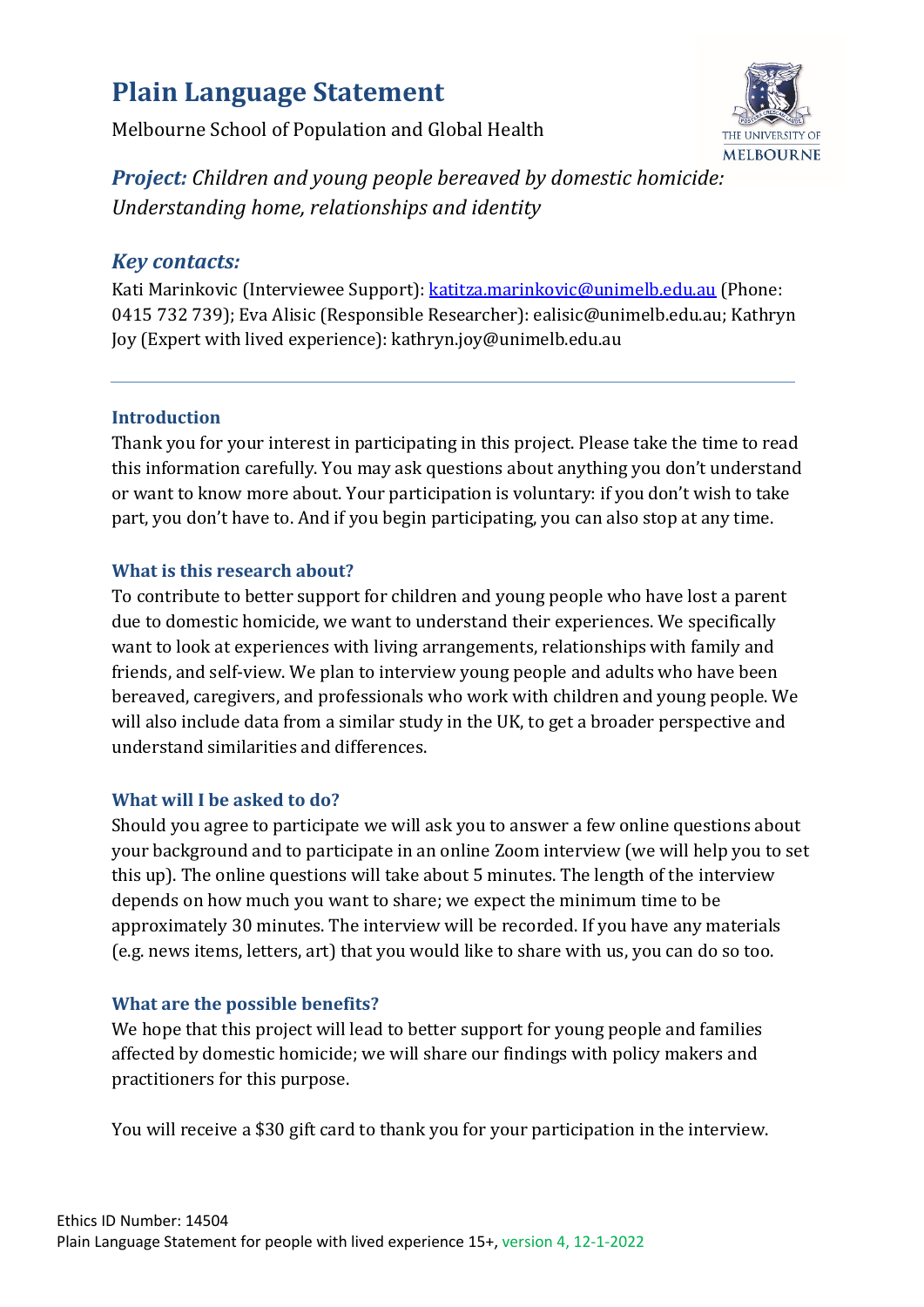After the interview, you can be involved in next steps if you want to: we will collect your ideas about possible next steps during the interview and support a project (this could be an arts project, a media project, setting up a support group, or something else).

#### **What are the possible risks?**

Due to the topic, it is possible that you feel strong emotions during the interview. We will support you if that happens, and you can stop or skip questions at any time. We will give you tips about local mental health care options if you like. We will check-in with you to see how you are after the interview (about 2-3 days and 2 weeks afterwards). If you tell us about anyone being at risk of harm, we will work with you and/or relevant services on a safety plan.

#### **Do I have to take part?**

Not at all. Participation is completely voluntary. You can withdraw at any time before or during the interview. Please note that if you withdraw after the interview, your data may already have been included in the analysis and we cannot 'undo' that.

#### **Will I hear about the results of this project?**

Yes! We are keen to let you know the results. We will share a summary with you via email and you can be involved in sharing and discussing the results if you like (see also 'what are the possible benefits' above).

#### **What will happen to information about me?**

We have several procedures to keep your information safe and confidential, subject to any legal requirements. For example, we won't share your name in our reports (unless you ask us to be named). Because of the frequent media exposure and the unique circumstances of families affected by domestic homicide, there is a possibility that someone recognises your story. If this is a concern to you, we recommend that you do not participate.

For writing out (transcribing) the Zoom interviews, we may make use of the services of Otter.ai, a company that uses automated software rather than human transcribers. Information captured in your interview recording will be subject to Otter.ai's [Terms of](https://blog.otter.ai/terms-of-service/)  [Service](https://blog.otter.ai/terms-of-service/) and [Privacy Policy.](https://otter.ai/privacy) Otter.ai stores and processes information overseas.

We will keep information from the project on the servers of the University, in line with legal requirements, indefinitely. Your information may be used for future projects on domestic violence by members of our team (e.g. further international comparisons of families' experiences after domestic homicide).

## **Who is funding this project?**

This project is funded by the Australian Research Council (ARC).